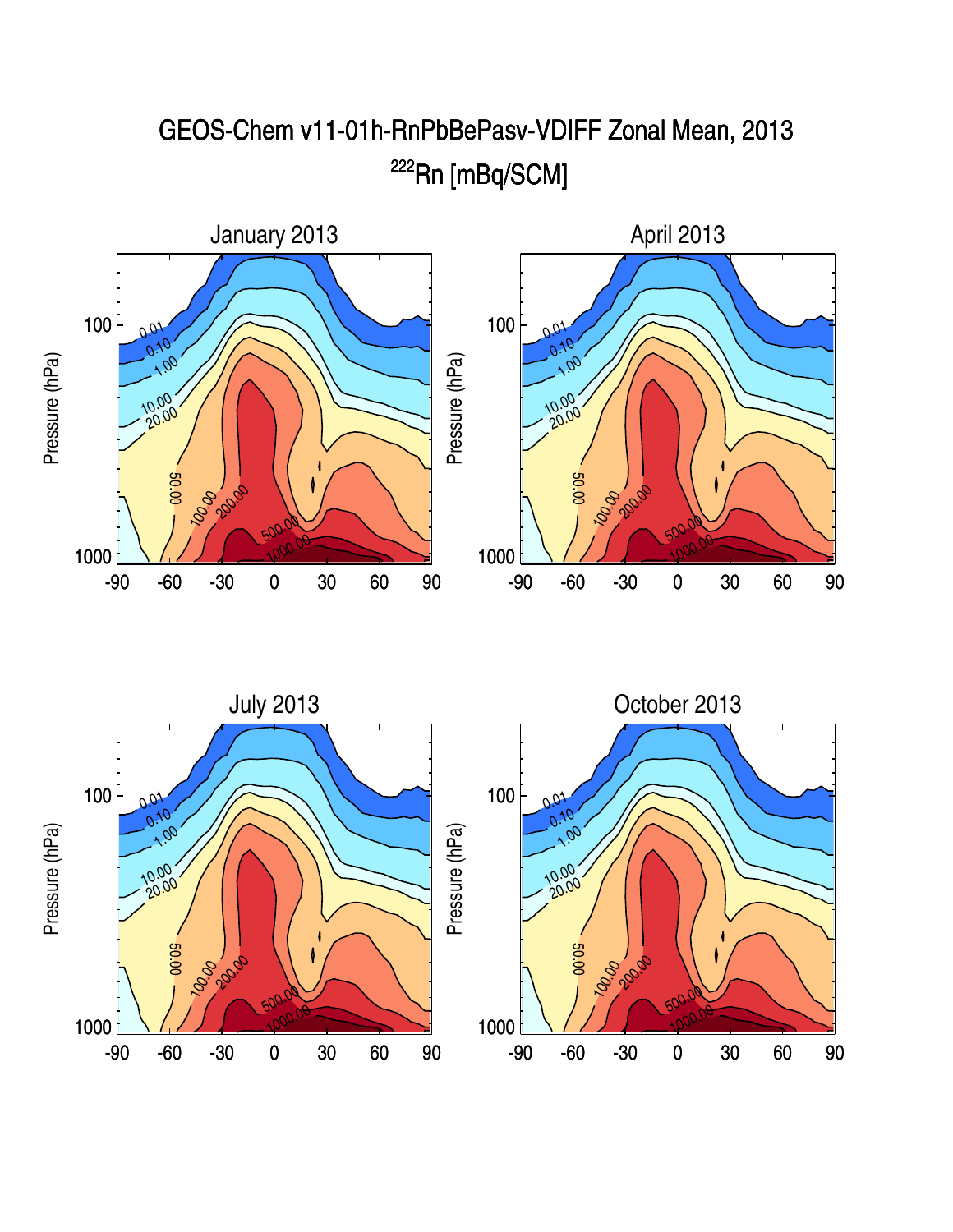

GEOS-Chem v11-01h-RnPbBePasv-VDIFF Zonal Mean, 2013 <sup>210</sup>Pb [mBq/SCM]